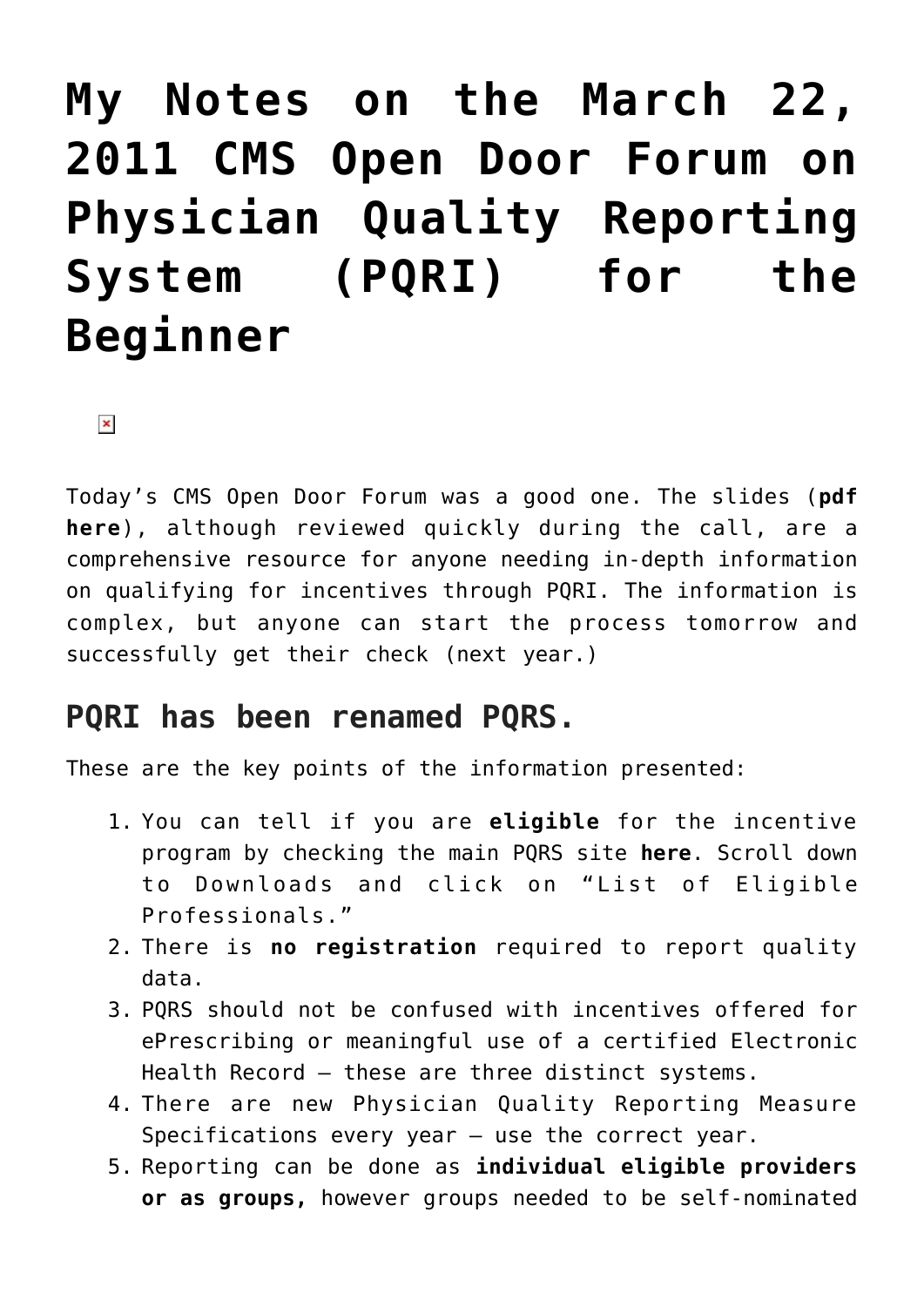by January 31, 2011, so that door is closed for this year.

- 6. Eligible providers can choose to report for 12 months: January 1""December 31, 2011 or for 6 months: July 1- December 31, 2011 (claims and registry-based reporting only.)
- 7. There are **two reporting methods for submission of measures groups** that involve a patient sample selection: 30-patient sample method and 50% patient sample method. An "intent G-code" $\sqcap$  must be submitted for either method to initiate intent to report measures groups via claims. If a patient selected for inclusion in the 30-patient sample did not receive all the quality actions and that patient returns at a subsequent encounter, QDC(s) may be added (where applicable) to the subsequent claim to indicate that the quality action was performed during the reporting period.

Physician Quality Reporting analysis will consider all QDCs submitted across multiple claims for patients included in the 30-patient samples.

- 8. Eligible professionals who have contracted with Medicare Advantage (MA) health plans should not include their MA patients in claims-based reporting of measures groups using the 30 unique patient sample method. **Only Medicare Part B FFS patients** (primary and secondary coverage including Railroad Medicare) should be included in claims-based reporting of measures groups.
- 9. **Choose which group measures** OR individual measures (3 minimum) you want to report on based on your method of reporting. Review your choices **[here.](http://www.cms.gov/PQRI/15_MeasuresCodes.asp#TopOfPage)**
- 10. If you plan to report using a registry or EHR, make sure the systems are qualified by checking **[here.](http://www.cms.gov/PQRI/20_AlternativeReportingMechanisms.asp)**
- 11. Here is the **schedule** for PQRS incentives and "payment adjustments" (financial dings.)
	- Incentives (based on the eligible professional's or group's estimated total Medicare Part B PFS allowed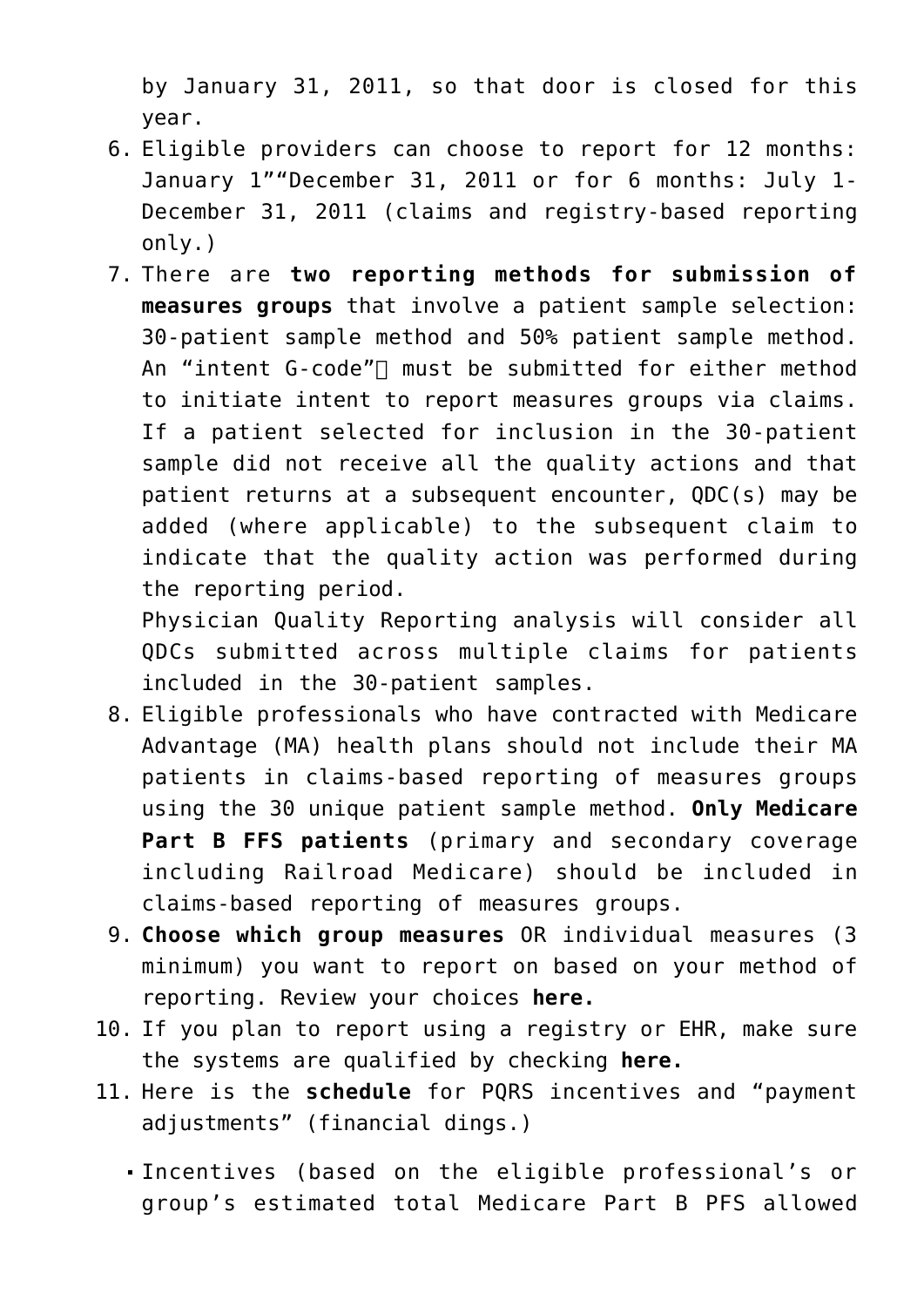charges)

- 2007 ""1.5% subject to a cap
- $-2008$  ""1.5%
- 2009, 2010 ""2.0%
- $-2011$  ""1%
- 2012, 2013, 2014 ""0.5%
- Payment Adjustments (you lose money)
	- $-2015$  ""98.5%
	- 2016 and subsequent years ""98.0%

# **What follows are the Questions and Answers from the listeners.**

*Q: Do PQRS measures need to be reported once per encounter or once per episode?*

A: It depends on the measure. Check the list to see what each measure requires.

# *Q: Is there a code to submit if we cannot qualify due to low numbers of Medicare patients?*

A: No, CMS will calculate this and will know you cannot qualify and you will be exempt from the payment adjustment.

# *Q: Can both admitting physicians and consulting physicians submit the same quality codes?*

A: Yes, all eligible providers working with a patient can report the same code if appropriate.

# *Q: How do we know if we qualified for the eRx incentive for 2010?*

A: Payments will come early fall and feedback reports will be available that break down each provider's incentive.

*Q: For the eRx incentive, is it 10 eRxs before June 30, 2011 and 25 before January 31, 2011 for each PROVIDER or each*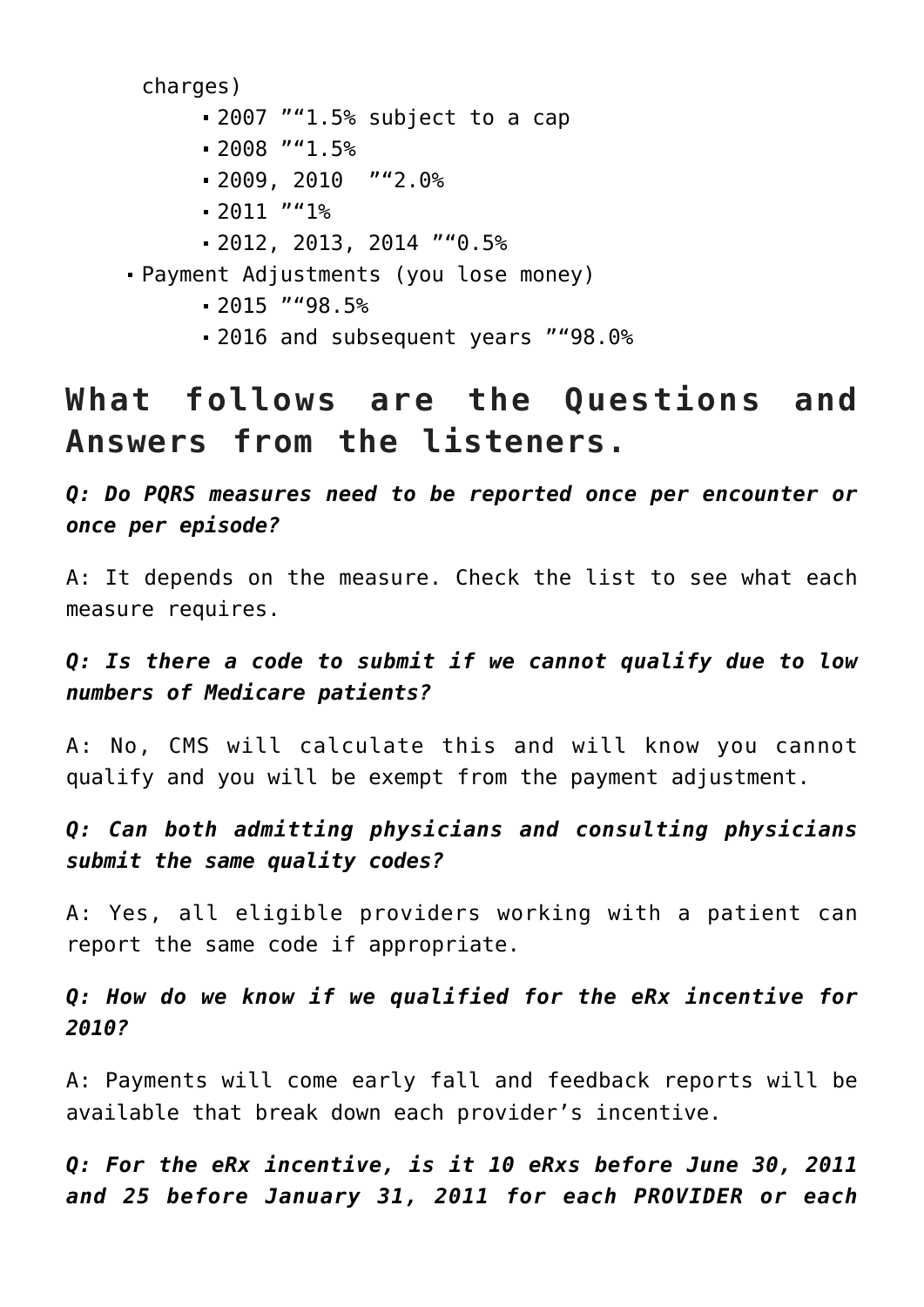#### *PRACTICE?*

A: Each provider.

# *Q: What is the difference between the numerator and the denominator in PQRS?*

A: The numerator is the clinical quality action (for instance, putting a patient on a beta blocker) and the denominator is the group of patients for whom the quality action applies (which patients with appropriate diagnoses are eligible for beta blocker therapy.)

# *Q: Do all the preventive measures in this group have to be utilized?*

A: Not all measures will apply to all patients, for instance mammograms for females only.

*Q: Is there a code to be placed on the claim that says a measure is not applicable for this patient?*

 $A: No.$ 

## *Q: How do you know if a measure code on a claim has been accepted?*

A: You will receive a rejection code on your EOB that indicates the code was submitted for information purposes only. Remittance Advice (RA) with denial code N365 is your indication that Physician Quality Reporting codes were passed into the National Claims History (NCH) file for use in calculating incentive eligibility.

#### *Q: How can a new provider get started with quality reporting?*

A: Any provider can start any time by reporting through claims, a registry or an EHR.

*Q: Should providers bill for PQRI under their individual number or under their group number?*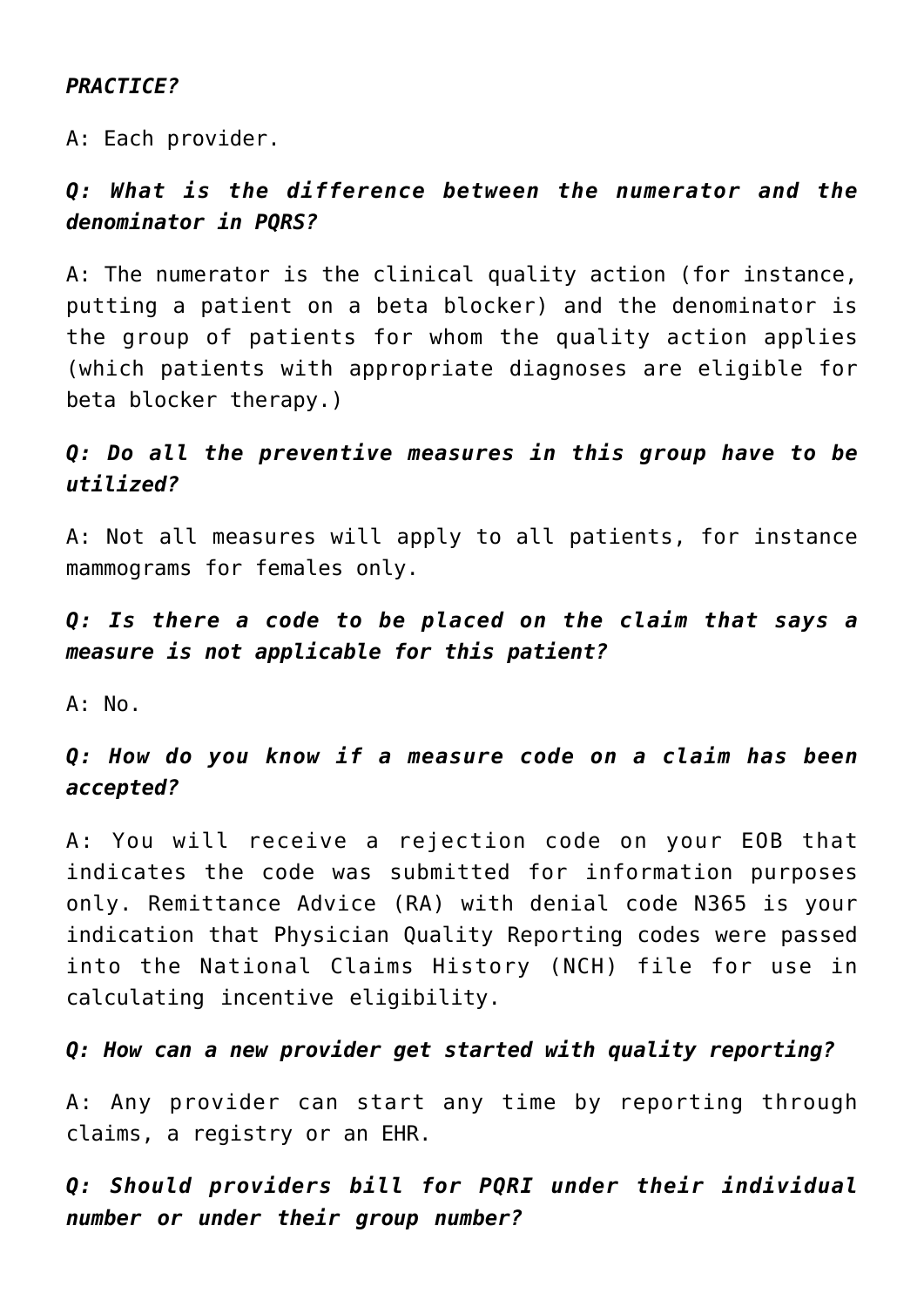A: Under their individual number.

*Q: Can a physician delegate the eRx process to a staff member, just as they might have a nurse write a prescription for them?*

A: Yes.

# *Q: Can you clarify the three incentive programs and which a practice can participate in at the same time?*

A: The Physician Quality Reporting System, eRx Incentive Program, and EHR Incentive Program are three distinctly separate CMS programs.

The Physician Quality Reporting System incentive can be received regardless of an eligible professional's participation in the other programs.

There are three ways to participate in the EHR Incentive Program: through Medicare, Medicare Advantage, or Medicaid.

If participating in the EHR Incentive Program through the Medicaid option, eligible professionals are able to also receive the eRx incentive.

If participating in the Medicare or Medicare Advantage options for the EHR Incentive Program, eligible professionals can still report the eRx measure but are only eligible to receive one incentive payment. Eligible professionals successfully participating in both programs will receive the EHR incentive.

Eligible professionals should continue to report the eRx measure in 2011 even if their practice is also participating in the Medicare or Medicare Advantage EHR Incentive Program because claims data for the first six months of 2011 will be analyzed to determine if a 2012 eRx Payment Adjustment will apply to the eligible professional.

If an eligible professional successfully generates and reports electronically prescribing 25 times (at least 10 of which are